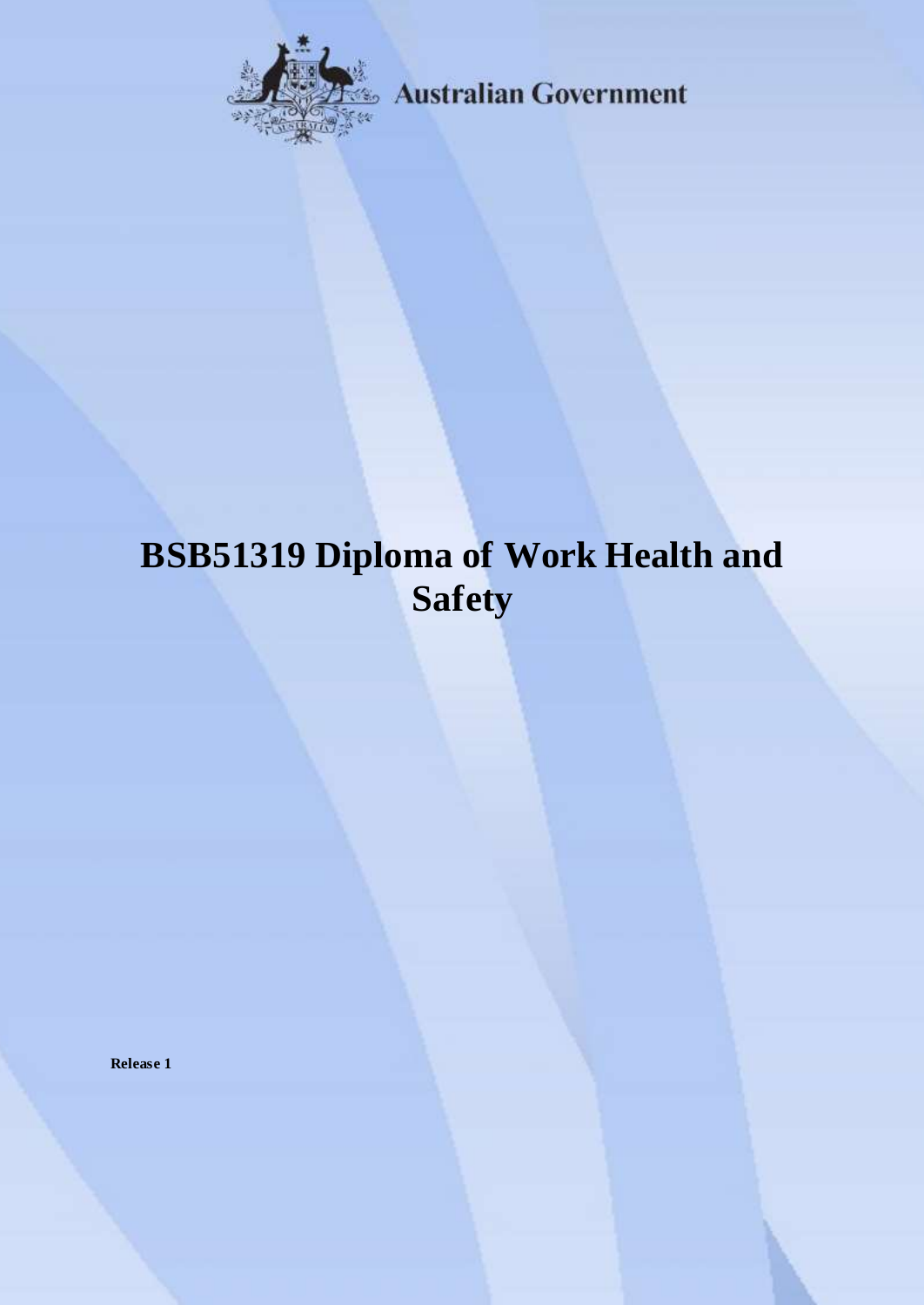## **BSB51319 Diploma of Work Health and Safety**

### **Modification History**

| Release   | <b>Comments</b>                                                                         |
|-----------|-----------------------------------------------------------------------------------------|
| Release 1 | This version first released with BSB Business Services<br>Training Package Version 5.0. |

### **Qualification Description**

This qualification reflects the role of individuals coordinating and maintaining the work health and safety (WHS) program in an organisation. The qualification applies to supervisors and managers who apply a substantial knowledge base and well-developed skills in a wide variety of WHS contexts.

Licensing/Regulatory Information

No licensing, legislative or certification requirements apply to this qualification at the time of publication.

# **Entry Requirements**

All BSB41419 Certificate IV in Work Health and Safety core units or equivalent competencies. Equivalent competencies are predecessors to the following units which have been mapped as equivalent.

- BSBWHS412 Assist with workplace compliance with WHS laws
- BSBWHS413 Contribute to implementation and maintenance of WHS consultation and participation processes
- BSBWHS414 Contribute to WHS risk management
- BSBWHS415 Contribute to implementing WHS management systems
- BSBWHS416 Contribute to workplace incident response.

```
\bullet
```
### **Packaging Rules**

Total number of units  $= 10$ 

**5 core units** plus

**5 elective units,** of which:

- at least 3 units must be from Group A below
- the remaining 2 units may be selected from Group A and/or Group B or from a Certificate IV, Diploma or Advanced Diploma, from any currently endorsed Training Package qualification or accredited course.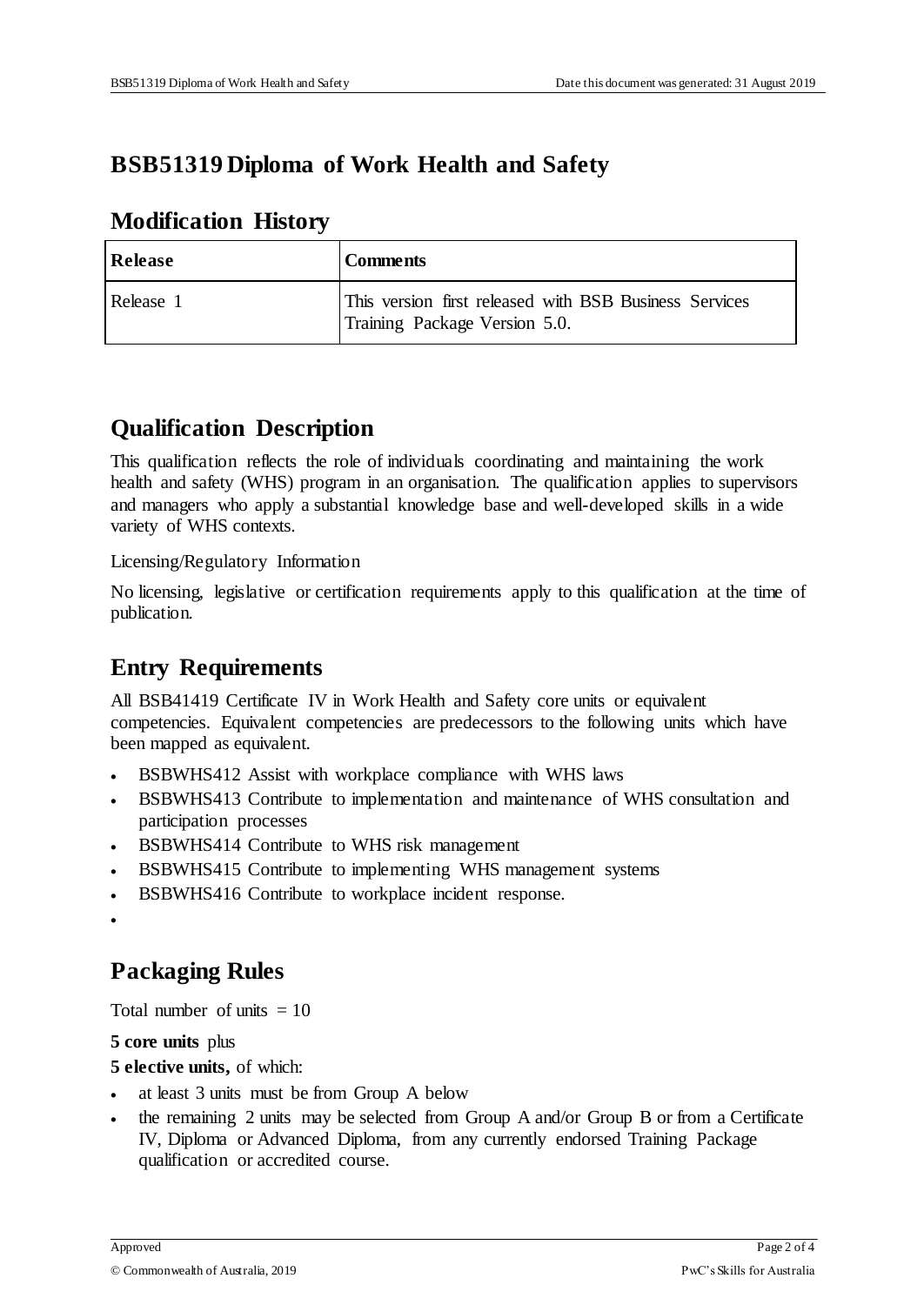Elective units must be relevant to the work environment and the qualification, maintain the integrity of the Australian Qualifications Framework (AQF) alignment and contribute to a valid, industry-supported vocational outcome.

Core units

#### **BSBWHS513 Lead WHS risk management**

BSBWHS515 Lead initial response to and investigate WHS incidents

BSBWHS516 Contribute to developing, implementing and maintaining an organisation's WHS management system

BSBWHS519 Lead the development and use of WHS risk management tools

BSBWHS522 Manage WHS consultation and participation processes

Elective units

#### Group A

```
BSBWHS512 Contribute to managing work-related psychological health and 
safety
BSBWHS514 Manage WHS compliance of contractors
BSBWHS517 Contribute to managing a WHS information system
BSBWHS518 Manage WHS hazards associated with maintenance and use of plant
BSBWHS520 Manage implementation of emergency procedures
BSBWHS531 Implement and evaluate system of work for managing hazardous 
chemicals
```
#### Group B

BSBHRM509 Manage rehabilitation or return to work programs BSBINN601 Lead and manage organisational change BSBITU501 Conduct data analysis BSBLDR511 Develop and use emotional intelligence BSBLDR513 Communicate with influence BSBMGT502 Manage people performance BSBMGT516 Facilitate continuous improvement BSBSUS501 Develop workplace policy and procedures for sustainability BSBWHS521 Ensure a safe workplace for a work area BSBWOR502 Lead and manage team effectiveness TAEDEL401 Plan, organise and deliver group-based learning

### **Qualification Mapping Information**

Supersedes and is equivalent to BSB51315 Diploma of Work Health and Safety.